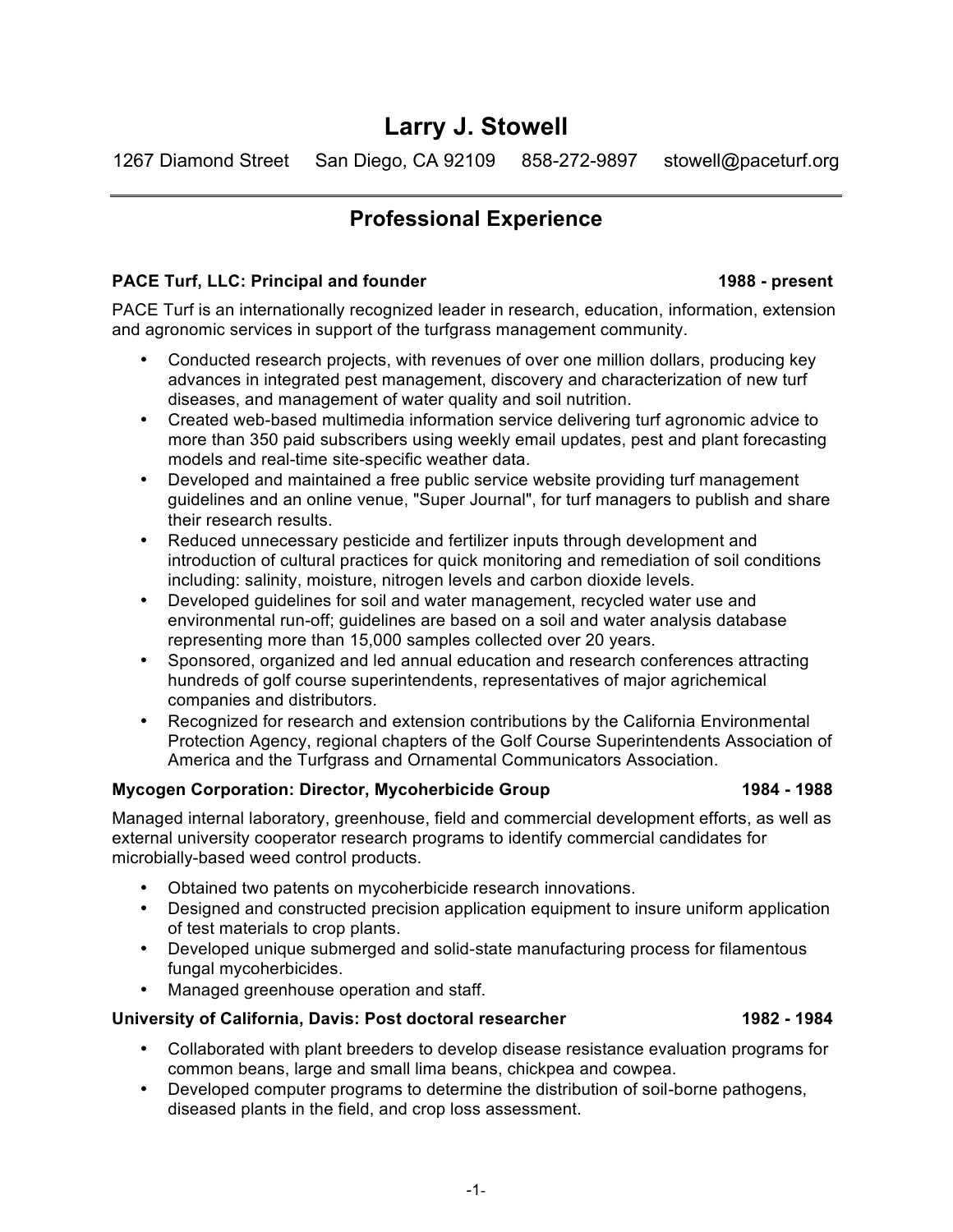- Evaluated foliar and seed-treatment fungicides for control of diseases of dry beans in California.
- Obtained funding from the California Dry Bean Advisory Board to conduct research.

## **Education**

University of Arizona, Tucson, AZ 1982 Ph.D., Plant Pathology

University of Arizona, Tucson, AZ 1977 B.S., Agriculture

## **Awards**

- 2009 Environmental Communicator of the Year Award, Turf and Ornamental Communicators Association
- 2002 Honorary member, Southern California and San Diego Golf Course Superintendents Associations (2002 – present)
- 1999 Distinguished Service Award, Southern California Golf Course Superintendents Association
- 1994 IPM Innovator Award, California Environmental Protection Agency

## **Professional Activities**

- 2011 Ad-Hoc Committee on Innovation and Entrepreneurship, American Phytopathological Society
- 2006 Associate editor, *Applied Turfgrass Sciences* (2006 present)
- 2001 Chair, Turfgrass Committee of the American Phytopathological Society (2001-2002)
- 1995 Chair, American Registry of Certified Professionals in Agronomy Crops and Soils Executive Committee (ARCPACS is an organization serving 8,500 certified professional members in agriculture and related fields)
- 1994 National Plant Pathology Board of the American Phytopathological Society
- 1993 Chair, ARCPACS Long Range Planning Committee
- 1992 Elected to Board of Directors, National Alliance of Independent Crop Consultants
- 1991 Chair, ARCPACS Plant Pathology Board
- 1991 American Phytopathological Society Strategic Planning Committee
- 1991 American Phytopathological Society Journal Review Committee
- 1991 Elected to Board of Directors, Association of Applied Insect Ecologists
- 1991 Treasurer, Association of Applied Insect Ecologists, Sonoran Desert Branch
- 1990 American Phytopathological Society Public Responsibilities Committee
- 1989 American Phytopathological Society Biological Control Committee (Vice Chair 1991- 1992, Chair 1992-1993)
- 1989 American Phytopathological Society Private Practice Committee (Vice Chair 1989-1990, Chair 1990-1991)
- 1984 American Phytopathological Society Epidemiology Committee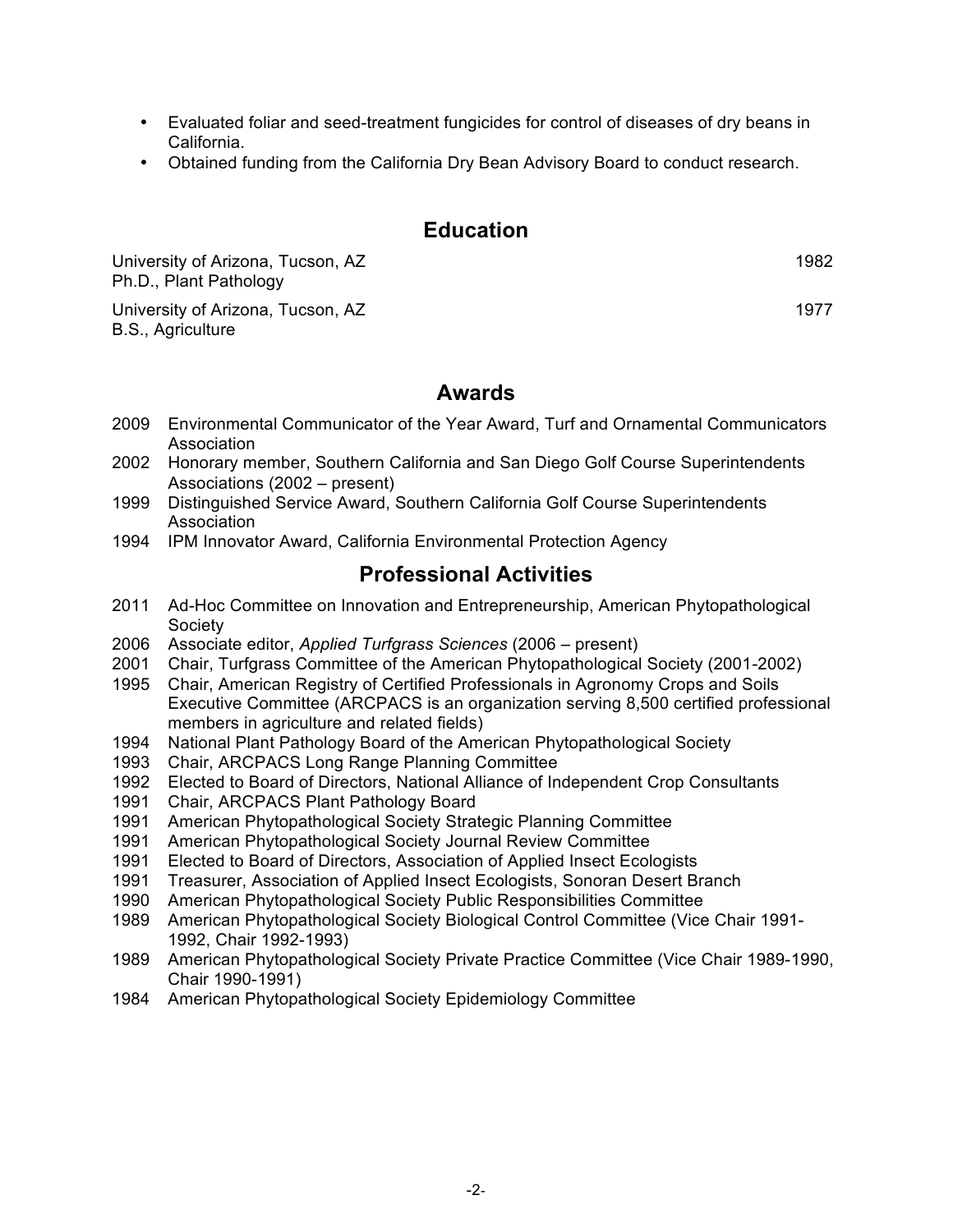## **Recent Research Grants**

- 2008 Management and biology of brown ring patch on annual bluegrass greens (Golf Course Superintendents Association of America, \$14,000)
- 2006 Producing an integrated pest management (IPM) template to assist golf course superintendents in developing written IPM plans for golf courses. (Golf Course Superintendents Association of America, \$13,000)

# **Professional Society Memberships**

American Phytopathological Society Agronomy Society of America Association of Applied IPM Ecologists California Agricultural Production Consultants Association Crop Science Society of America Golf Course Superintendent's Association of America Mycological Society of America Sigma Xi Soil Science Society of America Weed Science Society of America

## **Licenses**

California Pest Control Advisor License No. 1037 Qualified Applicator Certificate No. 41527 California Community College Instructor Credential–Biological Sciences No. 341839

## **Patents**

- Cardina, J., R.H. Littrell, and L.J. Stowell. 1987. Bioherbicide for Florida beggarweed. U.S. Patent #4,643,756.
- Caulder, J.D., and L.J. Stowell. 1988. Synergistic herbicidal compositions comprising *Colletotrichum truncatum* and chemical herbicides. U.S. Patent #4,775,405.

## **Book Chapters**

- Gelernter, W. and, L. Stowell, 2004. Resistance issues in golf course turf. p. 38-42. *In* Management of Pesticide Resistance: Strategies using crop management, biotechnology and pesticides. Special Publication No. 24. Council for Agricultural Science and Technology Ames, Iowa.
- Stowell, L.J. 1993. Factors influencing acceptance and development of biopesticides. p. 249- 260. *In* L. Kim (ed.) Advanced Engineered Pesticides. Marcel Dekker, Inc., New York.
- Stowell, L.J. 1991. Submerged fermentation of biological herbicides. p. 225-261 *In* D.O. TeBeest (ed.) Microbial Weed Control. Chapman & Hall, New York.
- Stowell, L.J., K. Nette, B. Heath, and R. Shutter 1989. Fermentation alternatives for commercial production of a mycoherbicide. p. 217-225 *In* A. Demain et. al. (ed.) Topics in Industrial Microbiology. Elsevier, Amsterdam.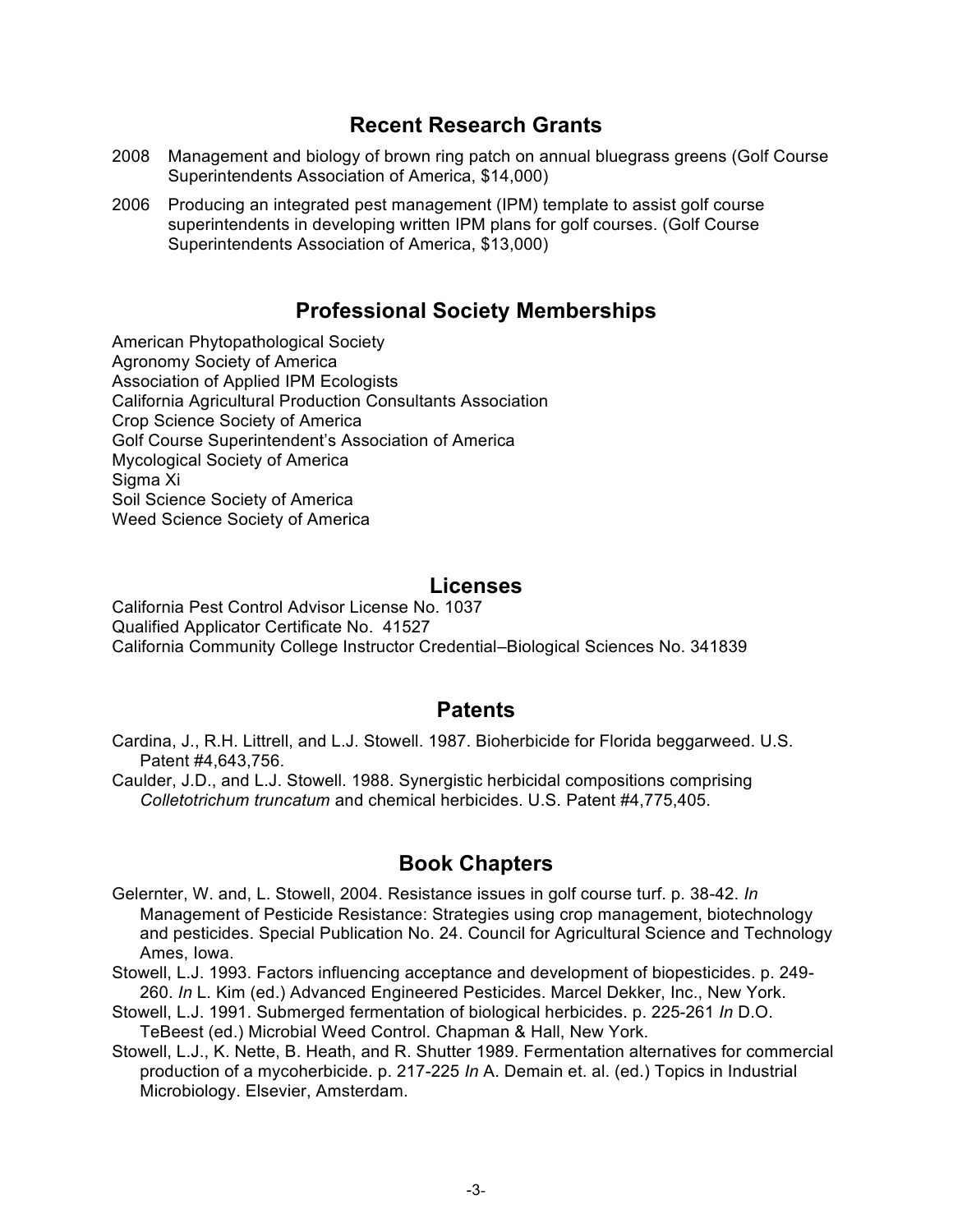# **Refereed Publications**

- Stowell, L. and M. Woods. 2013. Minimum levels for sustainable nutrition. Appl. Turfgrass Sci. doi:10.2134/ATS-2013-0008BC
- Linde, D.T., L.J. Stowell, W. Gelernter, and K. McAuliffe. 2011. Monitoring and managing putting green firmness on golf courses. Online. Applied Turfgrass Science. doi:10.1094/ATS-2011-- 01260-0-RS.
- Hyder, N., F.P. Wong, A. Koski, N. Tisserat, and L. Stowell. 2010. First report of a rapid blight caused by *Labyrinthula terrestris* on *Poa annua* in Colorado. Plant Dis. 94(7):919.
- Wong, F.P., C.M. Chen, L.J. Stowell, and W.B. Carpenter. 2009. Evaluation of DMI and biological fungicides for the control of brown ring patch in Southern California. Plant Dis. Management Reports. 3:T009[1]-T009[2].
- Fidanza, M.A., D.L. Sanford, L.J. Stowell, W. Gelernter, P.J. Landschoot, N. Bosold, and J. Welshans. 2006. Survey of Irrigation Water for Golf Courses in Southeastern Pennsylvania. Appl. Turf. Sci. February, 2006.
- Stowell, L.J., S.B. Martin, M. Olsen, D. Bigelow, M. Kohout, P.D. Peterson, J. Camberato, and W.D. Gelernter. 2005. Rapid blight, a new plant disease. APSnet feature story. July, 2005.
- Wong, F.P., W. Gelernter, and L. Stowell. 2005. First report of *Pyricularia grisea* causing gray leaf spot on kikuyugrass (*Pennisetum clandestinum*) in the United States. Plant Dis., 89(4):433.
- Olsen, M.W., D.M. Bigelow, R.L. Gilbertson, L.J. Stowell, and W.D. Gelernter. 2003. First report of a *Labyrinthula* sp. causing rapid blight disease of rough bluegrass and perennial ryegrass. Plant Dis. 87 (10): 1267.
- Uddin, W., G. Viji, , and L. J. Stowell. 2003. First report of gray leaf spot on perennial ryegrass turf in California. Plant Dis*.* 86:75.
- Stowell, L.J., and W.D. Gelernter. 2001. Diagnosis of turfgrass diseases. Annual Review of Phytopathology 39:135-55.
- Nelson, M.R., R. Felix-Gastelum, T. Orum, L.J. Stowell, D.E. Myers. 1994. Geographic information systems and geostatistics in the design and validation of regional plant virus management programs. Phytopathology 84:898-905.
- Stowell, L. and M. McClure. 1993. A survey of plant parasitic nematodes in Southern California golf course putting green soils. Phytopathology 83(12):1338-1339.
- Misaghi, I.J., and L.J., Stowell. 1991. Portable device for preparation and delivery of gas mixtures. Appl. Environ. Micro. 57:843-846.
- Delp, B.R., L.J. Stowell, and J. J. Marois. 1986, Field runner: A disease incidence, severity and spatial pattern assessment system. Plant Dis. 70:954-957.
- Delp, B.R., L.J. Stowell, and J.J. Marois. 1986, Evaluation of field sampling techniques for estimation of disease incidence. Phytopathology 76:1299-1305.
- Alderman, S.C., and L.J. Stowell. 1986. Strand ontogeny in *Phymatotrichum omnivorum.* Trans. Br. Mycol. Soc. 86:207-211.
- Stanghellini, M.E., L.J. Stowell, and M.L. Bates. 1984. Control of root rot of spinach caused by *Pythium aphanidermatum* in recirculating hydroponic systems by ultraviolet irridation. Plant Dis. 68:1075-1076.
- Stanghellini, M.E., L.J. Stowell, W.C. Kronland, and P. von Bretzel. 1983. Distribution of *Pythium aphanidermatum* in rhizosphere soil and factors affecting expression of absolute inoculum potential. Phytopathology 73:1463-1464.
- Misaghi, I.J., L.J. Stowell, R.G. Grogan, and L.C. Spearman. 1982. Fungistatic activity of watersoluble fluorescent pigments of fluroescent pseudomonads. Phytopathology 72:33-36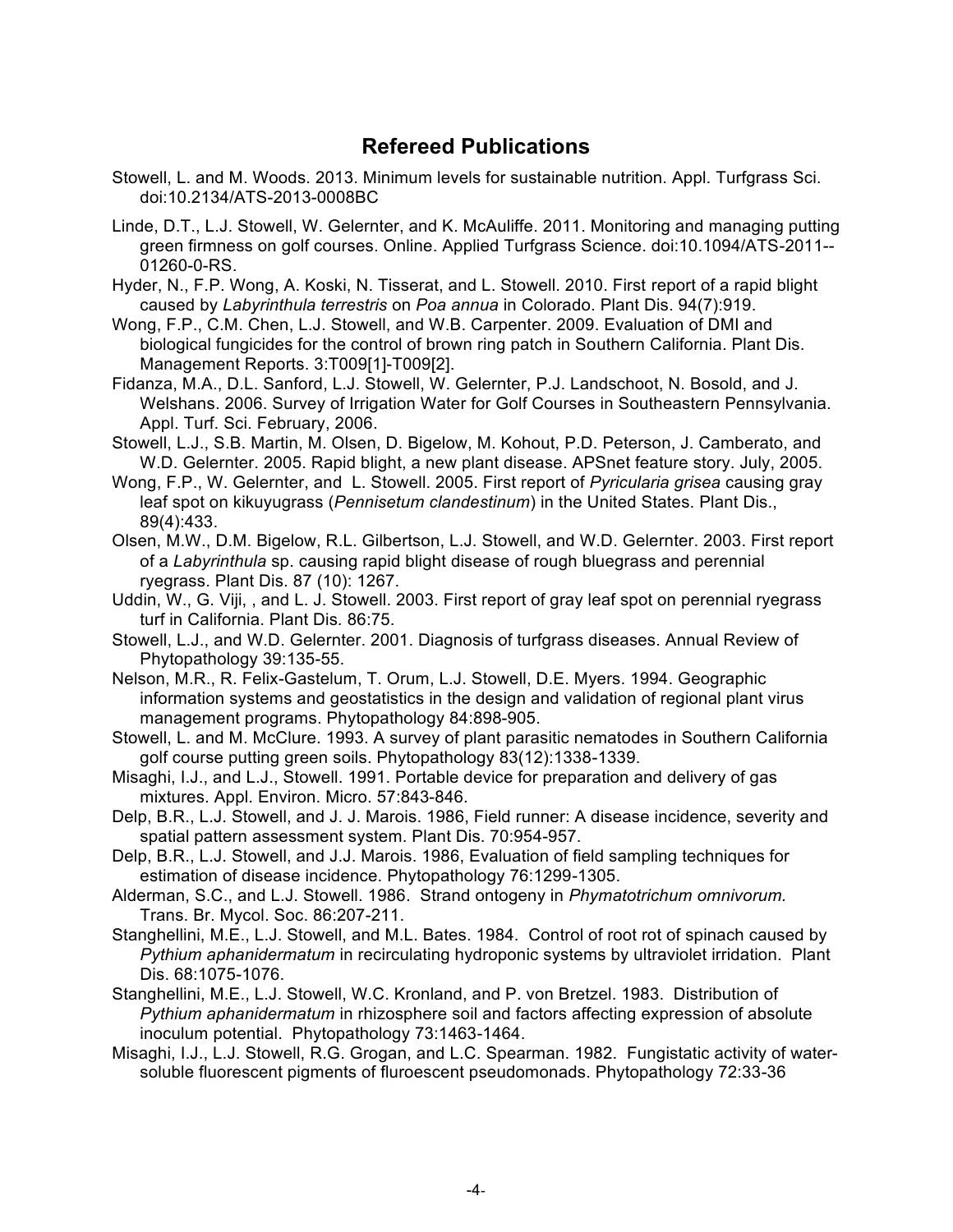Stowell, L.J., and M.A. McClure. 1979. Automated dehydration of small specimens. J. Nematology 11:206-210.

McClure, M.A., and L.J. Stowell. 1978. A simple method of processing nematodes for electron microscopy. J. Nematology 10:376-377.

# **Refereed Abstracts**

- Stowell, L., Woods, M. and W. Gelernter. 2014. Only what the turf needs: updating the Minimum Levels for Sustainable Nutrition Guidelines. International Annual Meeting, ASA-CSSA-SSSA. https://scisoc.confex.com/scisoc/2014am/webprogram/Paper86244.html
- Mock, T.J., Baird, J.H. and L.J. Stowell. 2013. Effects of combined kikuyugrass management practices on tufgrass quality. International Annual Meeting, ASA-CSSA-SSSA. https://scisoc.confex.com/scisoc/2013am/webprogram/Paper81237.html.
- Stowell., L.J. and W.D. Gelernter. 2013. Unmanned aerial vehicles (drones) for remote sensing in precision turfgrass management. International Meeting, ASA-CSSA-SSSA. https://scisoc.confex.com/scisoc/2013am/webprogram/Paper80851.html
- Stowell, L. and M. Woods. 2012. Development of Minimum Levels for Sustainable Nutrition guidelines using data mining and distribution fitting software. International Annual Meeting, ASA-CSSA-SSSA. https://scisoc.confex.com/crops/2012am/webprogram/Paper75298.html
- Chen, C.M., L. Stowell, and F.P. Wong. 2010. Assessing the accuracy of brown ring patch severity using digital image analysis. 2010 International Annual Meeting, ASA-CSSA-SSSA.
- Wong, F.P., C.M. Chen, K.A. de la Cerda, G. W. Douhan, L. Stowell. 2010. The biology of brown ring patch disease on cool season turfgrasses. Phytopathology. 100(65):S152.
- Chen, C.M., L. Stowell, and F.P. Wong, 2009. The effects of nitrogen and trinexapac-ethyl on the severity of brown ring patch on annual bluegrass golf course putting greens. International Annual Meeting, ASA-CSSA-SSSA.
- Stowell, L., W. Gelernter, and J. Beardsley. 2008. Ten years of recycled water: what we have learned. International Annual Meeting, ASA-CSSA-SSSA.
- Stowell, L., and W. Gelernter. 2008. Evaluation of a Geonics EM38 and NTech GreenSeeker sensor array for use in precision turfgrass management. International Annual Meeting, ASA-CSSA-SSSA.

Stowell, L., W. Gelernter, F.P. Wong, C.M. Chen. 2008. Using virtual irrigation to forecast disease. American Phytopathological Society of America meeting abstract.

Stowell, L., and W. Gelernter. 2007 Virtual Irrigation audits in real-time. International Annual Meeting, ASA-CSSA-SSSA.

- Stowell, L., W. Gelernter, and L. Yoder. 2006. Soil compaction evaluation with the Spectrum Technologies SC-900 before and after a Rolling Stones concert at Petco Park. International Annual Meeting, ASA-CSSA-SSSA.
- Stowell, L., and W. Gelernter. 2005. Temporal variation in golf course soil chemistry: case studies from the arid Southwest. International Annual Meeting, ASA-CSSA-SSSA.
- Fidanza, M.A., Stowell, L., Gelernter, W. and S.D. Davis. 2004. Irrigation water quality survey for golf courses in southeastern Pennsylvania. International Annual Meeting, ASA-CSSA-SSSA.
- Gelernter, W.D. and Stowell, L.J. 2004. Using soil content of plant-available nitrogen as a tool for diagnosing turfgrass damage. International Annual Meeting, ASA-CSSA-SSSA.
- Harivandi, A., Stowell, L.J. and Gelernter, W.D. 2004. Soil acidity and aluminum availability in golf course soils. International Annual Meeting, ASA-CSSA-SSSA.
- Stowell, L.J. and Gelernter, W.D. 2004. Chloride content of golf course turfgrass soils: survey results. International Annual Meeting, ASA-CSSA-SSSA.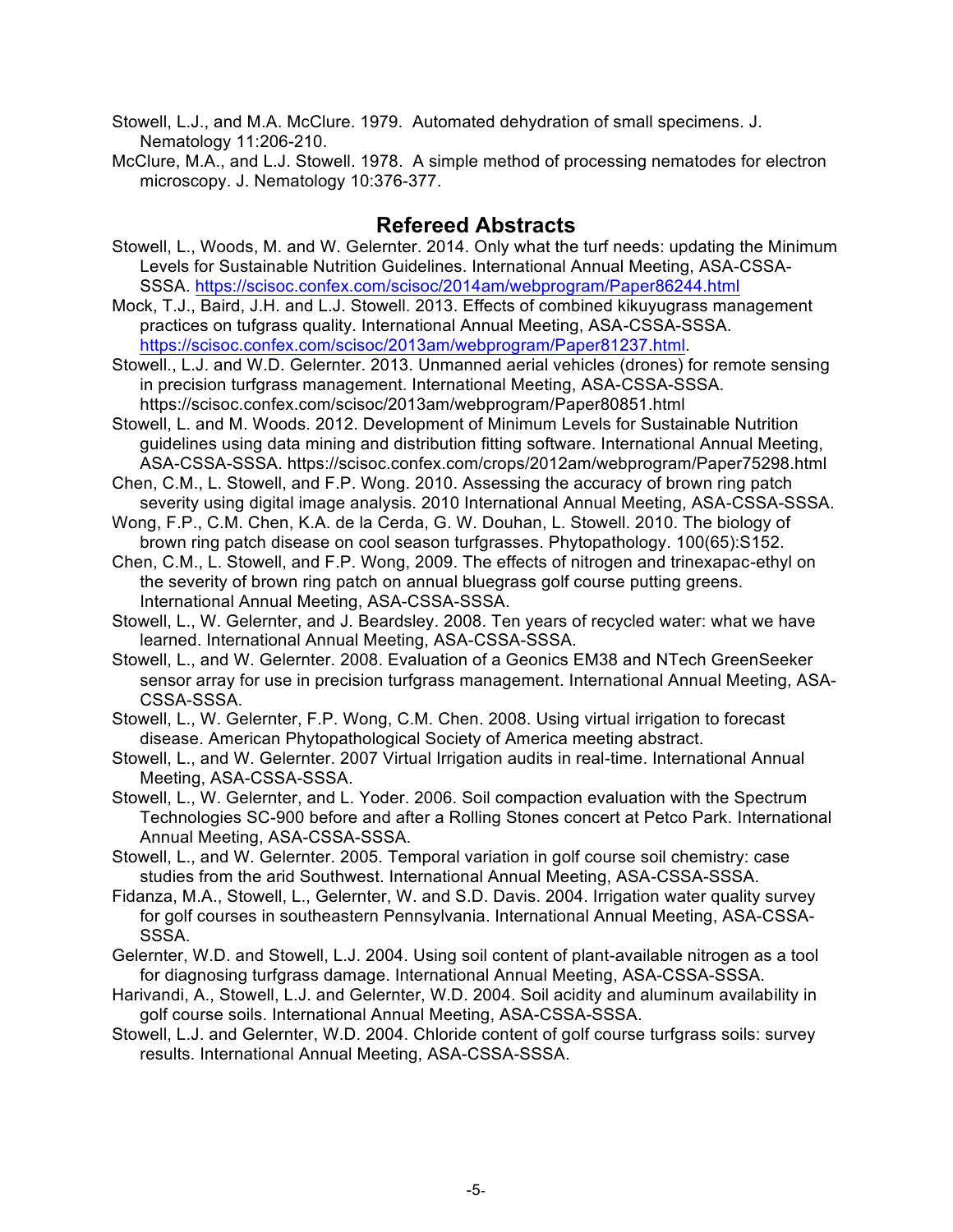Gelernter, W.D., Stowell, L.J., Darrock, B., Ashworth, M. and Guzman, J. 2003. Effect of interactions among turf variety, water quality, overseeding practices and other stressors on turfgrass performance. International Annual Meeting, ASA-CSSA-SSSA.

Olsen, M.W., Bigelow, D.M., Gilbertson, R.L., Stowell, L.J. and Gelernter, W.D. 2003. Update on rapid blight, a new disease of turfgrass cuased by Labyrinthula. International Annual Meeting, ASA-CSSA-SSSA.

- Stowell, L.J., Gelernter, W.D. and Thurow, M. 2003. Evaluation of Spectrum Technology's CM1000 Field Scout Chlorophyll Meter for quantification of turfgrass quality. International Annual Meeting, ASA-CSSA-SSSA.
- Wong, F.P., W. Gelernter, L. Stowell, and N. Tisserat. 2003. First report of *Gaeumannomyces graiminis* var. *graminis* on kikuyugrass in the United States. Plant Dis. 87(5):600.
- Stowell, L., W. Gelernter, D. Dinelli, D. Garling, D. Potts, G. Dalton and S. Chong. 2002. The influence of soil carbon dioxide on turfgrass performance: field observations from California and Illinois golf course greens. International Annual Meeting, ASA-CSSA-SSSA.
- Martin, S.B., L.J. Stowell, W.D. Gelernter, S.C. Alderman. 2002. Rapid blight: a new disease of cool season turfgrasses. International Annual Meeting, ASA-CSSA-SSSA.
- Gelernter, W., L. Stowell, B. Darrock, J. Guzman, and B. Sandland. 2002. Using a gradient irrigation system to evaluate the interactions among water quality, turf variety and overseeding practices on turfgrass performance. International Annual Meeting, ASA-CSSA-SSSA.
- Wong. F.P., L. Stowell, W. Gelernter. 2002. The role of *Gaeumannomyces* in decline of kikuyugrass in California. International Annual Meeting, ASA-CSSA-SSSA.
- Colbaugh, P., L.J. Stowell, S.D. Davis, M.A. Fidanza, M.A. 2001. A regional turfgrass disease ID program through an industry/university/private consultant partnership. Agronomy Abstracts.
- Stowell, L.J. 2001. Academia and Industry: Private consultant perspective. Agronomy Abstracts.
- Gelernter, W., Stowell, L., Darrock, B. Guzman, J. and Sandland, B. 2001. Evaluation of warm and cool season turf variety performance using salinity gradient irrigation. International Annual Meeting, ASA-CSSA-SSSA.
- Carrow, R.N., L.J. Stowell, S.D. Davis, M.A. Fidanza, J.B. Unruh, and W. Wells. 2001. Developing regional soil and water baseline information for golf course turf. International Annual Meeting, ASA-CSSA-SSSA.
- Stowell, L.J. 2000. Diagnosing diseases caused by Gaeumannomyces species. Phytopathology 90:S97.
- Gelernter, W.D. and L.J. Stowell. 2000. Annual bluegrass seedhead management using ethephon and ethephon plus trinexapac-ethyl on golf course greens and fairways. International Annual Meeting, ASA-CSSA-SSSA.
- Stowell, L.J. and Gelernter, W.D. 2000. Kikuyugrass clipping reduction and quality improvement using trinexapac ethyl. International Annual Meeting, ASA-CSSA-SSSA.
- Stowelll, L.J. 1999. The influence of water and soil quality factors on turfgrass health management systems. Annual Meeting, American Phytopathological Society.
- Stowell, L.J. and W. Gelernter. 1998. A low cost method for monitoring soil carbon dioxide concentrations on golf course greens. International Annual Meeting, ASA-CSSA-SSSA.
- Gelernter, W.D. and L.J. Stowell. 1996. Management of scarab grubs on western golf course turf: Results of a three year study. International Annual Meeting, ASA-CSSA-SSSA.
- Stowell, L.J. 1995. Management of temporal variations in stress inducing factors at Southern California golf courses. Phytopathology. 85:1151.
- Stowell, L.J. 1994. Managing soil salinity to prevent turfgrass losses at Southern California Golf Courses. International Annual Meeting, ASA-CSSA-SSSA.
- Stowell, L.J., and S. Davis. 1993. Direct measurement of electrical conductivity (EC) in golf course high-sand content soils. Phytopathology 83:693.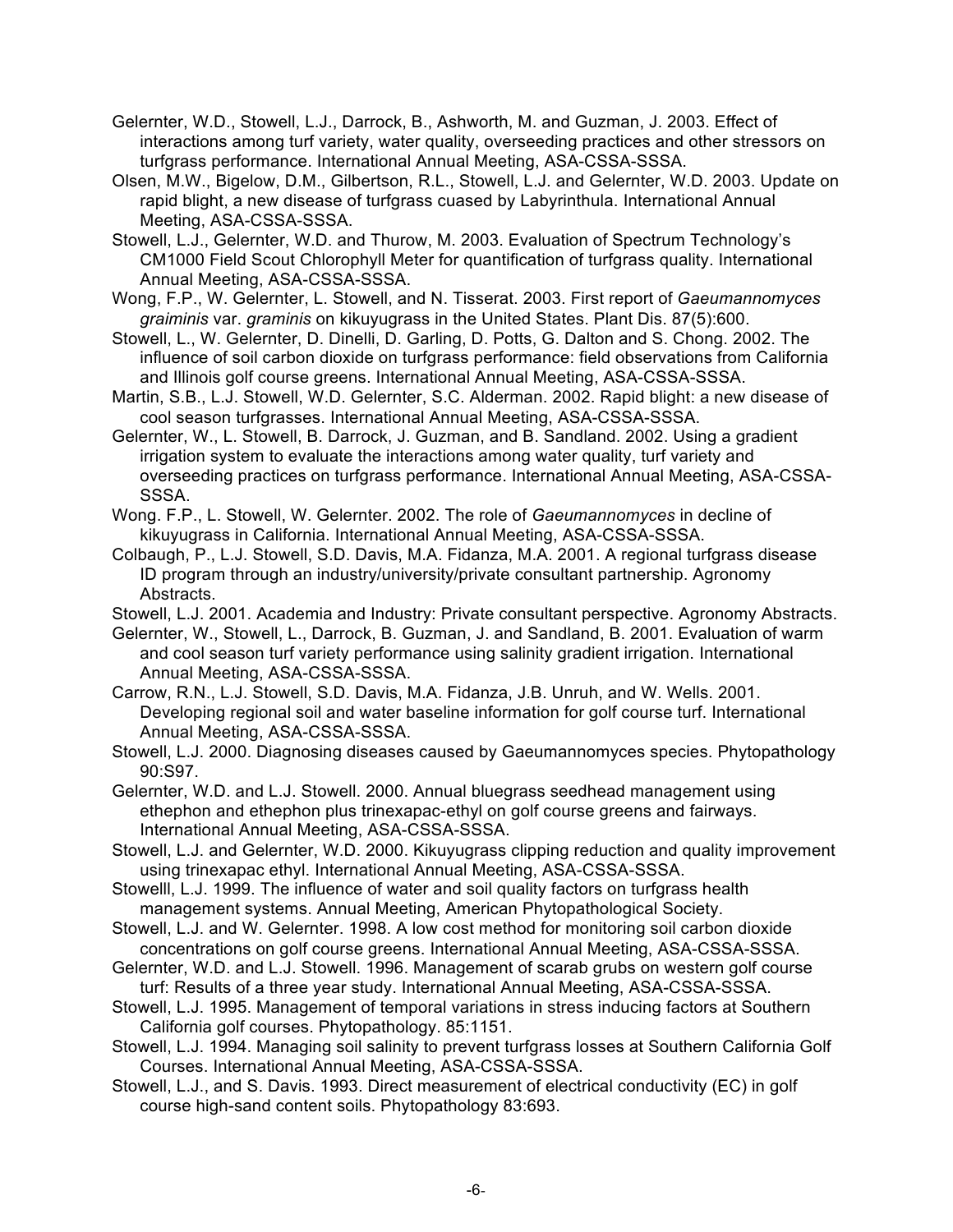Stowell, L. J. and M. A. McClure. 1993. A survey of nematodes on Southern California Golf courses. 32nd Annual Meeting of the Society of Nematology.

- Nelson, M.R., and L.J. Stowell. 1989. Dispersion characteristics of a whitefly-transmitted geminivirus in the field. Phytopathology 79:1219.
- Stowell, L. J., J. Bannon, and J. Glatzhofer. 1987. The influence of pH on the efficacy of *Alternaria cassiae* mycoherbicide. Proc. Weed Science Society of America. 27:48.
- Stowell, L.J., B.R. Delp, and R.G. Grogan. 1984. Disease distribution and crop loss assessment using a field-portable microcomputer. Phytopathology 74:871.
- Delp, B.R., L.J. Stowell, and R.G. Grogan. 1984. Distribution of lettuce anthracnose in the field. Phytopathology 74:871.
- Dillard, H.R., L.J. Stowell, and R.G. Grogan. 1983. Relationship between sclerotial populations of *Sclerotinia minor* and the incidence of lettuce drop. Phytopathology 73:958.
- Stanghellini, M.E., L.J. Stowell, and M.L. Bates. 1983. Use of ultraviolet radiation for control of *Pythium aphanidermatum* in recirculating hydroponic systems. Phytopathology 73:962.
- Stowell, L. J., and M.E. Stanghellini. 1983. The correlation between quantitative characters and the virulence of *Erwinia carotovora.* Phytopathology 73:962.
- Delp, B.R., L.J. Stowell, and R.G. Grogan. 1985. Comparison of diagonal, W and stratified random sampling patterns using simulation. Phytopathology 75:1319.
- Stowell L.J., M.E. Stanghellini, and I.J. Misaghi. 1981. The bacteriostatic activity of the fluorescent pigment of *Pseudomonas fluroescens.* Phytopathology 71:906.
- Alderman, S.C., L.J. Stowell, and R.B. Hine. 1981. Strand ontogeny in *Phymatotrichum omnivorum.* Phytopathology 71:199.
- Misaghi, I.J., R.G. Grogan, L.C. Spearman, and L.J. Stowell. 1981. Antifungal activity of a fluorescent pigment produced by fluorescent pseudomonads. Phytopathology 71:199.
- Stowell, L.J., and M.R. Nelson. 1978. SAMSIM: a program for computer aided learning of plant disease epidemiology. Phytopathology News 12:203.

## **Trade Publications**

- Woods, M., Stowell, L. and W. Gelernter. 2014. Just what the grass requires: Using minimum levels for sustainable nutrition. Golf Course Management, January, 2014.
- Gelernter, W., Stowell, L. And M. Woods. 2013. Documenting your progress toward sustainability. Golf Course Management, December 2013.
- Komor,A., D. Zahrte, L. Stowell, R. Goss. 2011. Desalination of Golf Irrigation Water Water Reduction and Turf Improvement Benefit Versus Cost of Installation and Operation. 26th Annual WateReuse Symposium 2011 (ISBN:978-1-61839-758-4) pp. 207-218
- Gelernter, W., L. Stowell, R. Brandenburg, D. Kopec, D., K. Umeda, and F. Yelverton. 2010. Bringing IPM to the next level. Golf Course Management. 78(7): 72-78.
- McDonald, S., D. Settle, Stowell, C.M. Chen, F.P. Wong. 2009. Chemical control of brown ring patch. Golf Course Management. 77(8): 74 – 80.
- Wong, F.P., C.M. Chen, and L. Stowell. 2009. Effects of nitrogen and Primo Maxx on brown ring patch development. Golf Course Management. 77(5): 117-121.
- Gelernter, W., and L. Stowell. 2009. Biological pest control: a realistic outlook. Golf Course Management. 77(4): 110-115.
- Gelernter, W., and L. Stowell. 2009. Preventing herbicide mix-ups. Golf Course Industry. 21(3):72-74.
- Gelernter, W., and L.J. Stowell. 2008. Shade versus turfgrass: A no-win situation? Golf Course Industry 20(2):66-78.
- Stowell, L.J., and W. Gelernter. 2008. Consider agronomics when negotiating reclaimed water contracts. Golf Course Industry. 20(9): 46-54.
- Stowell, L.J. 2007. Greens management. Golf Course Industry. September, 2007. 93-96.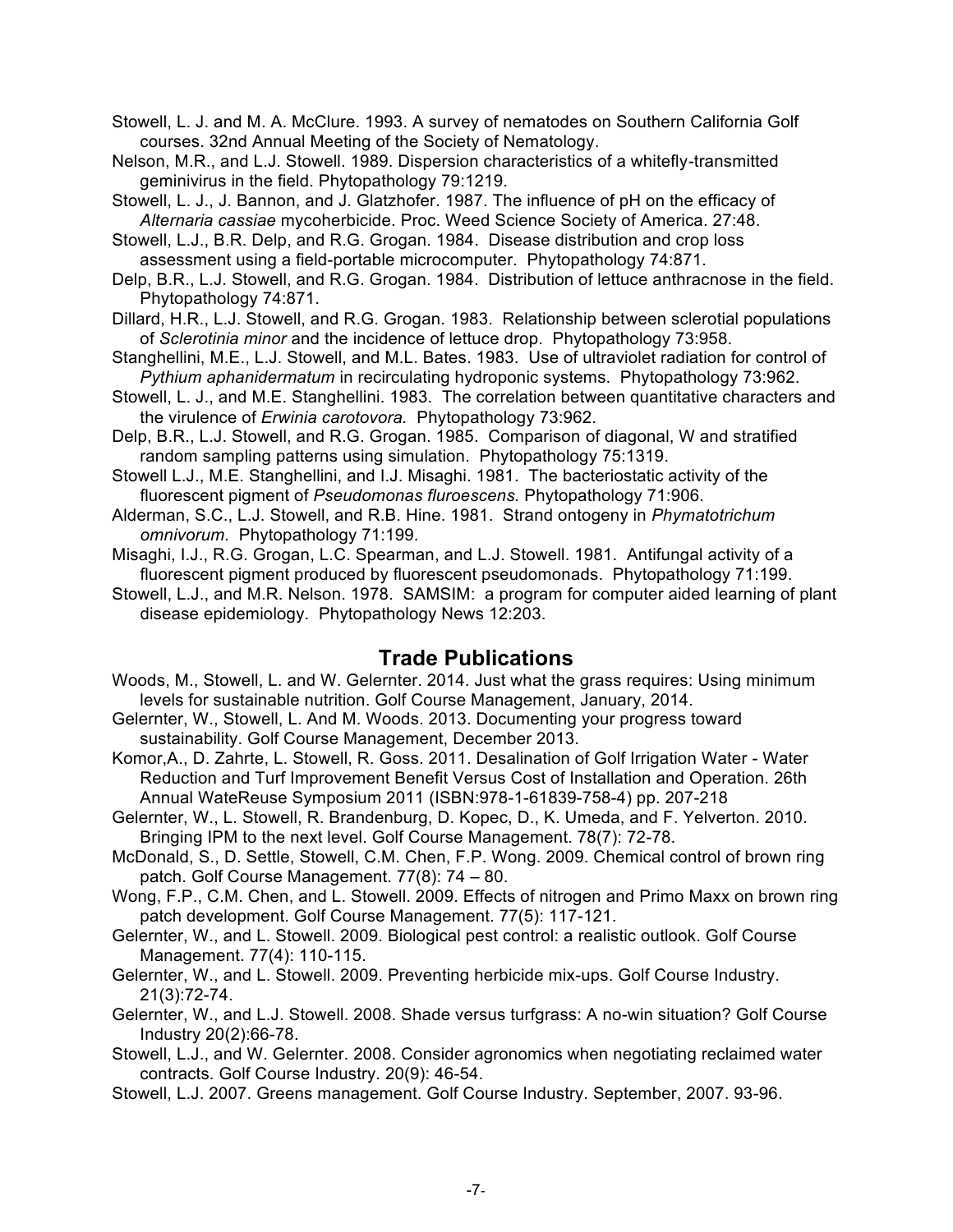Stowell, L. 2007. Shed light on rapid blight. Golf Course Industry. 19(3):86-91.

Gelernter, W., and L. Stowell. 2006. Predicting turf performance. Grounds Maintenance. August, 2006.

- Gelernter, W., and L. Stowell. 2006. Keeping an eye on nitrogen. Grounds Maintenance. April,  $2006.$  pp.  $12 - 18.$
- Tredway, L.P., L.J. Stowell, and W. Gelernter. 2006. Yellow spot and the potential role of cyanobacteria as turf pathogens. Golf Course Management, November, 2006. pp. 83-86.
- Stowell, L., and W. Gelernter. 2006. Sensing the future. Golf Course Management, March, 2006. pp. 107-110.
- Gelernter, W.D., and L.J. Stowell. 2005. Improved overseeding programs: the role of weather. Golf Course Management. March, 2005. 108 – 113.
- Gelernter, W.D., and L.J. Stowell. 2005. Improved overseeding programs: managing the spring transition. Golf Course Management. March, 2005. 114-118.
- Gelernter, W., and L.J. Stowell. 2004. Improving performance of cool-season roughs. Golf Course Management. August, 2004. 101-104.
- Carrow, R.N., L. Stowell, W. Gelernter, S. Davis, R.R. Duncan, and J. Skorulski. 2004. Clarifying soil testing: III SLAN sufficiency ranges and recommendations. January, 2004 Golf Course Management. pp. 194-198.
- Carrow, R.N., L. Stowell, W. Gelernter, S. Davis, R.R. Duncan, and J. Skorulski. 2004. Clarifying soil testing: II Choosing SLAN extractants for macronutrients. January, 2004 Golf Course Management. pp. 189 – 193.
- Carrow, R.N., L. Stowell, W. Gelernter, S. Davis, R.R. Duncan, and J. Skorulski. 2003. Clarifying soil testing: I. Saturated paste and dilute extracts. Golf Course Management. September, 2003. 81-85.
- Gelernter, W., and L. Stowell. 2003. Improving the performance of warm-season fairways. California Fairways. September/October 2003. 14-16.
- Olsen, M.W., D.M. Biegelow, R.L. Gilbertson, L.J. Stowell, and W. Gelernter. 2003. Rapid blight pathogen identified. Golf Course Management. April 2003:119.
- Gelernter, W., and L. Stowell. 2003. Sulfonylureas control weeds on bermudagrass. Turfgrass Trends, May 1, 2003.
- Martin, B., L. Stowell, and W. Gelernter. 2002. Rough bluegrass, annual bluegrass and perennial ryegrass hit by new disease. Golf Course Management. 70(4): 61-65.
- Gelernter, W. and L. Stowell. 2001. Advances in Poa seedhead management. Golf Course Management. 69:49-53.
- Gelernter, W. and L. Stowell. 2001. Learning to love kikuyugrass. Golf Course Management. 69:55-59.
- Gelernter, W., and L. Stowell. 2000. Genetically modified plants: Problem or solution? Golf Course Management. 68(9): 64-67.
- Stowell, L.J., and W.D. Gelernter. 1998. A guide to testing products and management practices. California Fairways 7:14-22.
- Stowell, L.J., and W.D. Gelernter. 1998. How to test products and practices Part 2, experiment design. California Fairways 7:22-31.
- Stowell, L.J., and W.D. Gelernter. 1997. How to test products and practices Part 1, getting started. California Fairways 6:20-22.
- Stowell, L.J. 1997. Improving turfgrass health with a low-salt diet. Sports Turf 13:14-17.
- Stowell, L.J. 1996. Water quality from ECs to ETs. California Fairways. 5(5):12-16.
- Stowell, L.J. 1996. Chemical control for turf diseases. California Fairways. 5(2):12-16.
- Stowell, L.J. 1995. How does your irrigation water measure up? Golf Course Management, 63:58-62.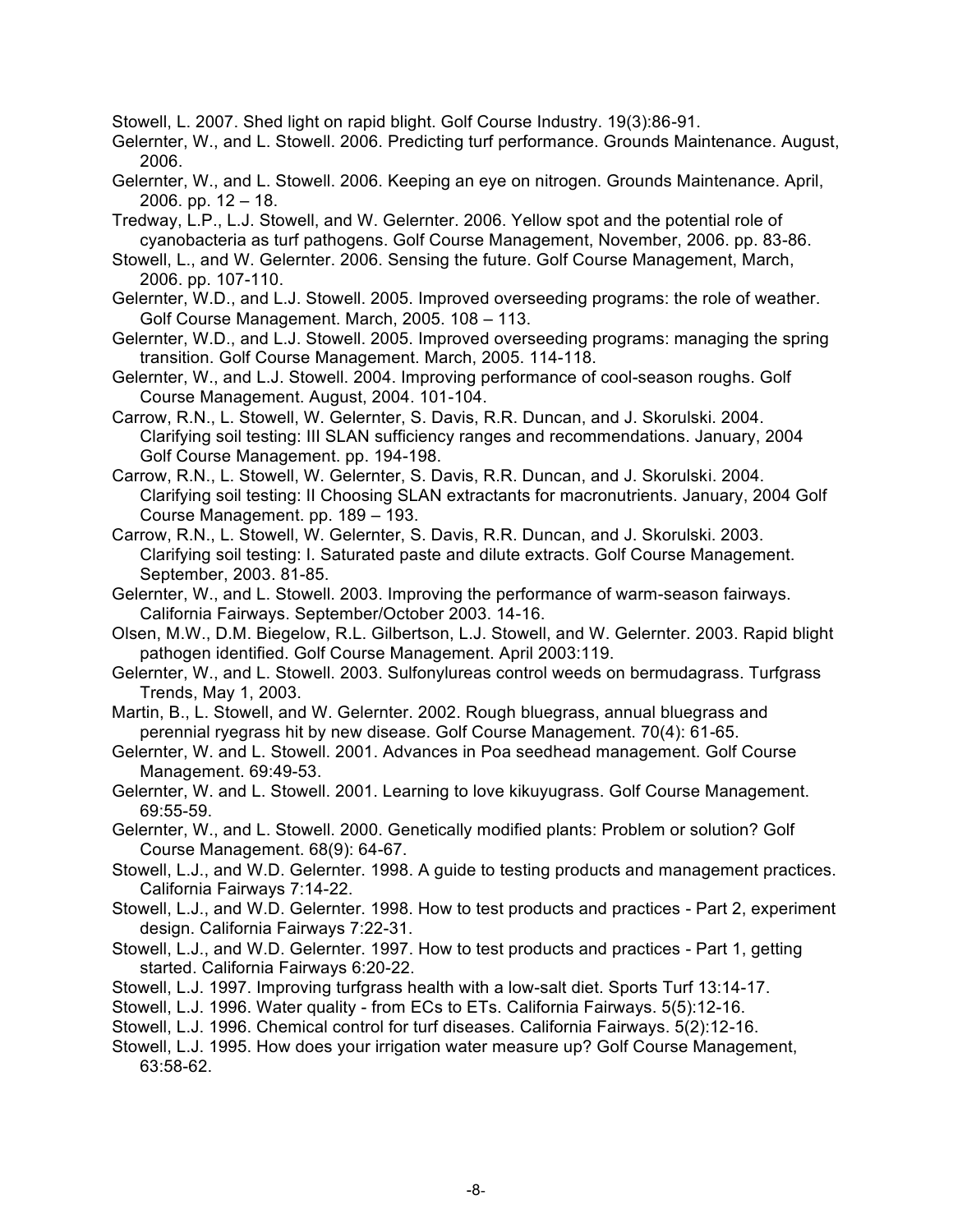# **Video Podcasts**

Free public service videos (available on http://www.youtube.com/user/paceturf)

- Aeration: a breath of fresh air for greens
- Bacterial wilt
- Fairy ring diagnosis
- Fairy ring symptoms
- Frost delays on golf courses: the cold, hard truth
- Gray leaf spot diagnosis
- iStimp fails the test
- The iStimp: For better or worse
- Pythium diagnosis
- Rapid blight
- What makes a grub a grub?
- Why does turf die in the summer?

PACE Turf videos (available on http://www.paceturf.org to PACE Turf members)

Chemistry:

- Avogadro, moles and valences
- pH: An introduction
- Measuring pH
- How much phosphorus is enough (and how much is too much)?

Cultural practices:

- Against the Grain: Grain on G6 bentgrass greens
- Monitoring for soil salinity
- Kikuyugrass aeration and topdressing
- Localized dry spot and root zone depth
- Failure of poa in greens surrounds
- Fall aeration triggers a disease outbreak
- Organic matters
- Organic fertilizer surprise
- GPS, GIS and sand pits
- Sand quality control
- Aeration: avoiding the polka dot effect

### Diseases:

- Cyanobacteria, aka aglae, on Tyee bentgrass
- Algae, blue green bacteria, cyanobacteria and yellow spot
- Early spring anthracnose
- Diagnosing bacterial wilt
- End of summer blues with bacterial wilt, etc. etc.
- Brown ring patch diagnosis
- Damping off disease
- Dollar spot diagnosis
- Dollar spot mania
- Fairy ring -- again (summer, 2010)
- Identifying fairy ring symptoms
- Fall fairy ring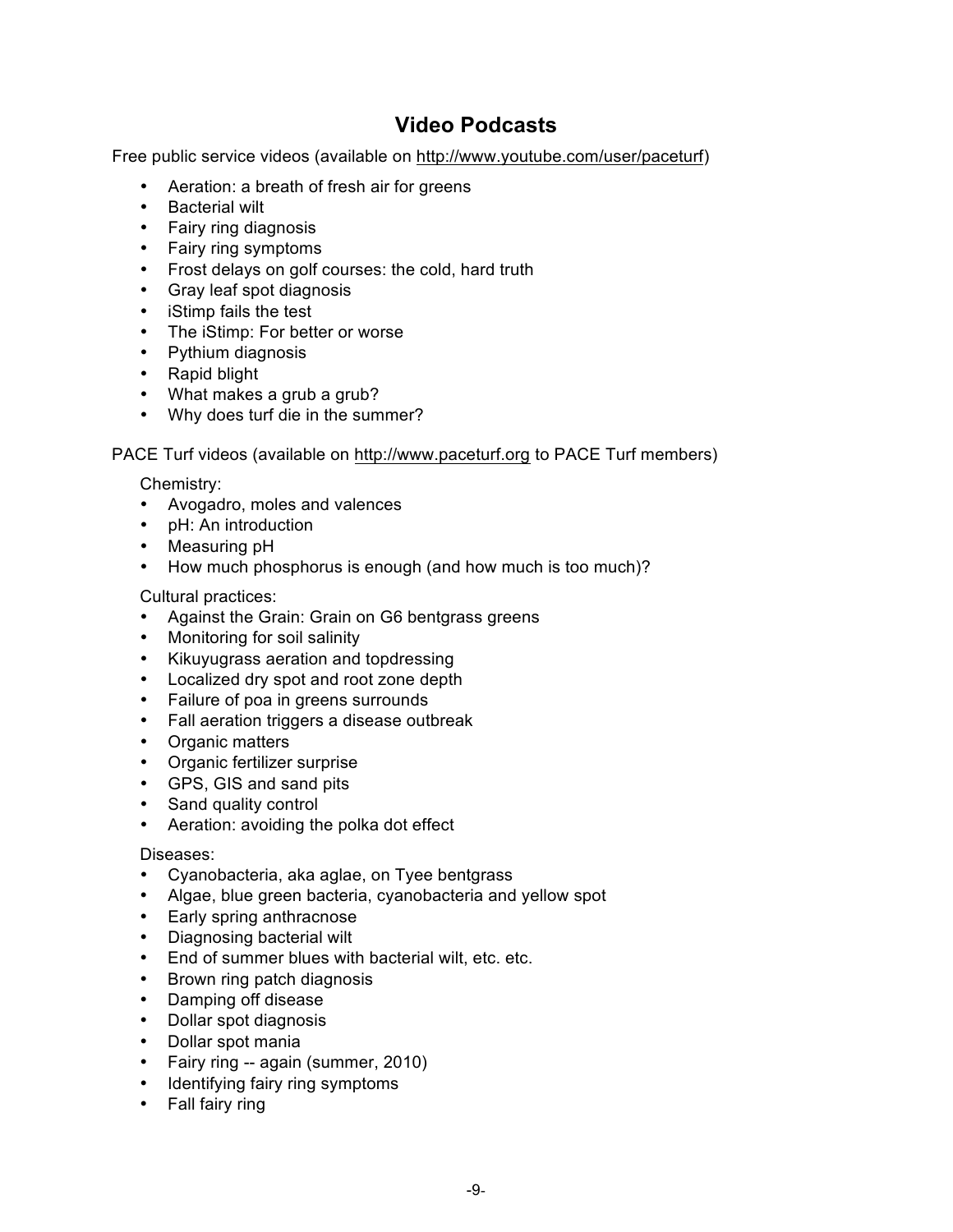- Gray leaf spot diagnosis
- Leptosphaerulina leaf blight
- Mad tiller?
- Free living nematodes
- Root knot nematode
- Putting out a biorational nematicide trial
- Diagnosing Pythium blight
- Autumn surprise (Pythium on bermudagrass)
- Diagnosing rapid blight
- Rapid blight invades Colorado
- Rapid blight can look like Microdochium patch (pink snow mold)
- Rust and nitrate
- Spring dead spot diagnosis
- Summer patch diagnosis
- Mad tiller disease, rabbits and Southern blight
- Puerto Rico turf diseases
- Double Whammy! (fairy ring and rapid blight)
- Using threat temperatures to prevent disease outbreaks

### Golfer education

- Golfer education on heat and turf damage
- Golfer education on frost delays
- Golfer education on aeration
- Golf-it's not just a game

#### Insects

- Billbugs: Identifying billbug damage
- Billbugs: Billbugs in sod, the gift that keeps giving
- Frit flies: Hiding in plain sight: frit flies on turf
- Mealybugs
- White grubs: What makes a grub a grub?

### Irrigation

• Unwelcome bryozoan guests

### Soils

- Gypsum vs. calcium sulfate anhydrite
- Quick test for gypsum products
- Bermudagrass fairways puzzler answer: localized dry spot
- Compaction relief with deep tine aeration

### Tools

- Knockout trials (doing your own research)
- Calibrating your EC meter
- Measuring soil moisture with Turf Guard vs. Spectrum TDR-300
- The iStimp arrives: for better or worse
- iStimp Field Evaluation

### **Weather**

- Heat and drought recovery
- Purple bentgrass and cool temperatures
- Using threat temperatures to prevent disease outbreaks